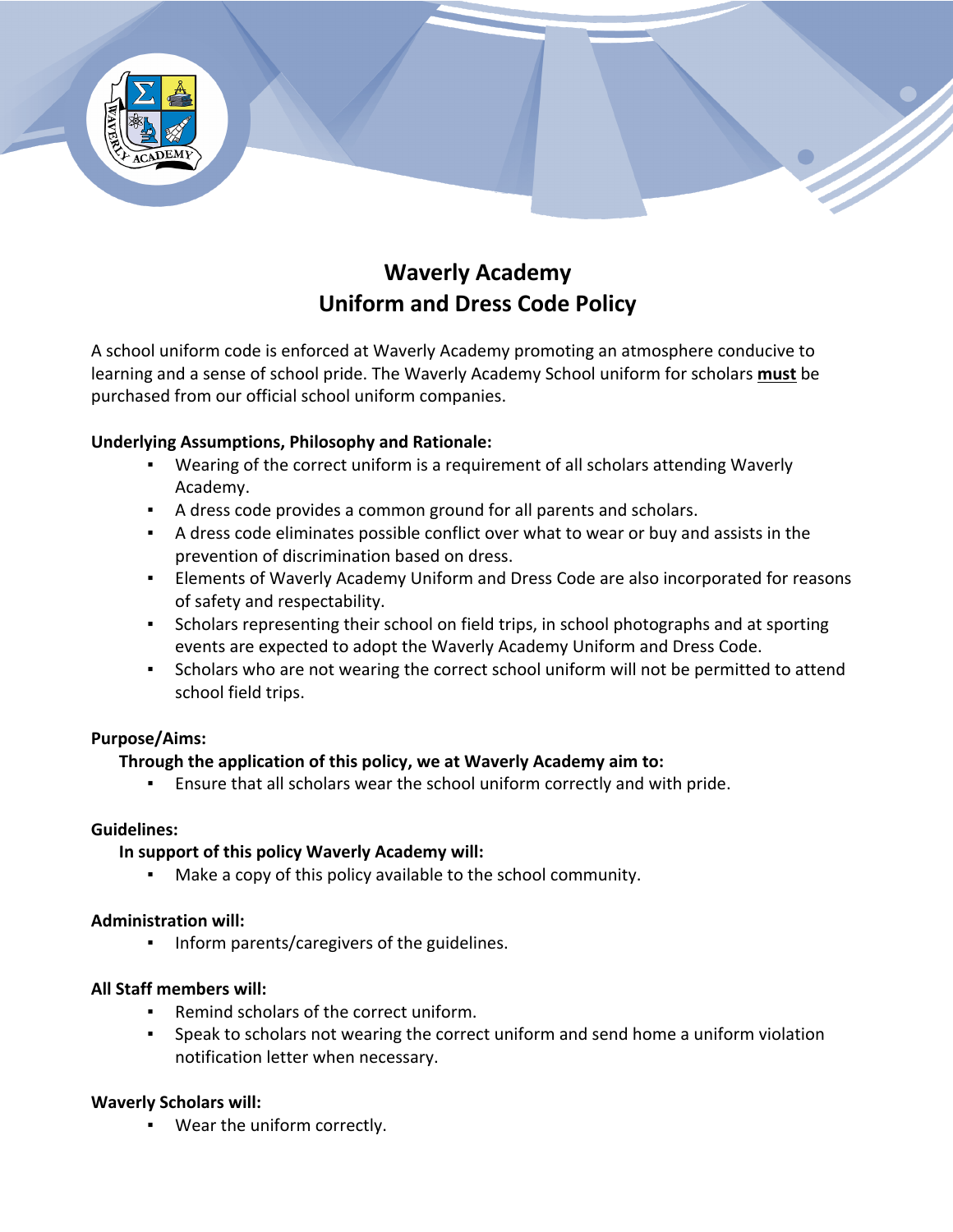

# **Parents/Caregivers will:**

- Ensure that their scholars follow the school guidelines.
- Ensure that their scholars follow the school uniform guidelines.

# **Required School Uniform:**

| <b>SKIRTS/SKORTS</b> | Plaid skirt/skort (Required)<br>$\blacksquare$                                           |
|----------------------|------------------------------------------------------------------------------------------|
|                      |                                                                                          |
|                      | Length of skirts must be no shorter than the top of the kneecap and                      |
|                      | the skort must be no more than 2 inches above the knee.                                  |
| <b>SHIRTS</b>        | White long-sleeved oxford cloth shirt with embroidered Waverly<br>$\blacksquare$         |
|                      | Academy Logo (Required) or White short-sleeve oxford cloth shirt                         |
|                      | with embroidered Waverly Academy Logo (Required)                                         |
| <b>TIE/CROSSTIE</b>  | in official uniform plaid<br>$\blacksquare$                                              |
| <b>SWEATER</b>       | Navy blue v-neck vest or cardigan with embroidered Waverly<br>$\blacksquare$             |
|                      | Academy Logo (optional uniform piece).                                                   |
| <b>SOCKS/TIGHTS</b>  | Navy Blue, Black, or White Knee High Socks or Tights (Required for<br>$\blacksquare$     |
|                      | <b>Dress Uniform)</b>                                                                    |
| <b>SHOES</b>         | Shoes must be casual black flats or black Mary Janes shoes.<br>$\blacksquare$            |
|                      | Sneakers, flip-flops, boots, sandals, Uggs, Toms-style shoes, open toe<br>$\blacksquare$ |
|                      | shoes, or heels are NOT permitted to be worn with the Waverly                            |
|                      | Academy Uniform.                                                                         |
| <b>HAIR</b>          | All hairstyles are to be neat, well-groomed, and not distracting to<br>$\blacksquare$    |
|                      | others.                                                                                  |
|                      | Brightly colored/dyed hair is not permitted. Unnatural hair colors are                   |
|                      | not permitted.                                                                           |
|                      | Fad haircuts (Mohawks, cut-in names, emblems, or insignias) are not<br>$\blacksquare$    |
|                      | permitted.                                                                               |
|                      | Hair accessories must be in school colors navy blue, black, or white.<br>$\blacksquare$  |
|                      | Hats, hoods, bandanas, or other head coverings are not allowed.<br>$\blacksquare$        |
|                      | Combs, picks, brushes, rags, and scarves are inappropriate and will be                   |
|                      | confiscated if worn or used.                                                             |
| <b>ACCESSORIES/</b>  | For safety reasons, jewelry should be kept to a minimum. This may<br>$\blacksquare$      |
| <b>JEWELRY</b>       | include one a watch, stud earrings (maximum 1 per earlobe).                              |
|                      | No neck jewelry of any sort can visible outside the Waverly Academy<br>$\blacksquare$    |
|                      | Uniform.                                                                                 |
|                      | Other piercings or facial studs, including tongue or nose studs of any                   |
|                      | kind, are not to be worn. Clear alternatives are not acceptable or                       |
|                      | permitted                                                                                |
|                      |                                                                                          |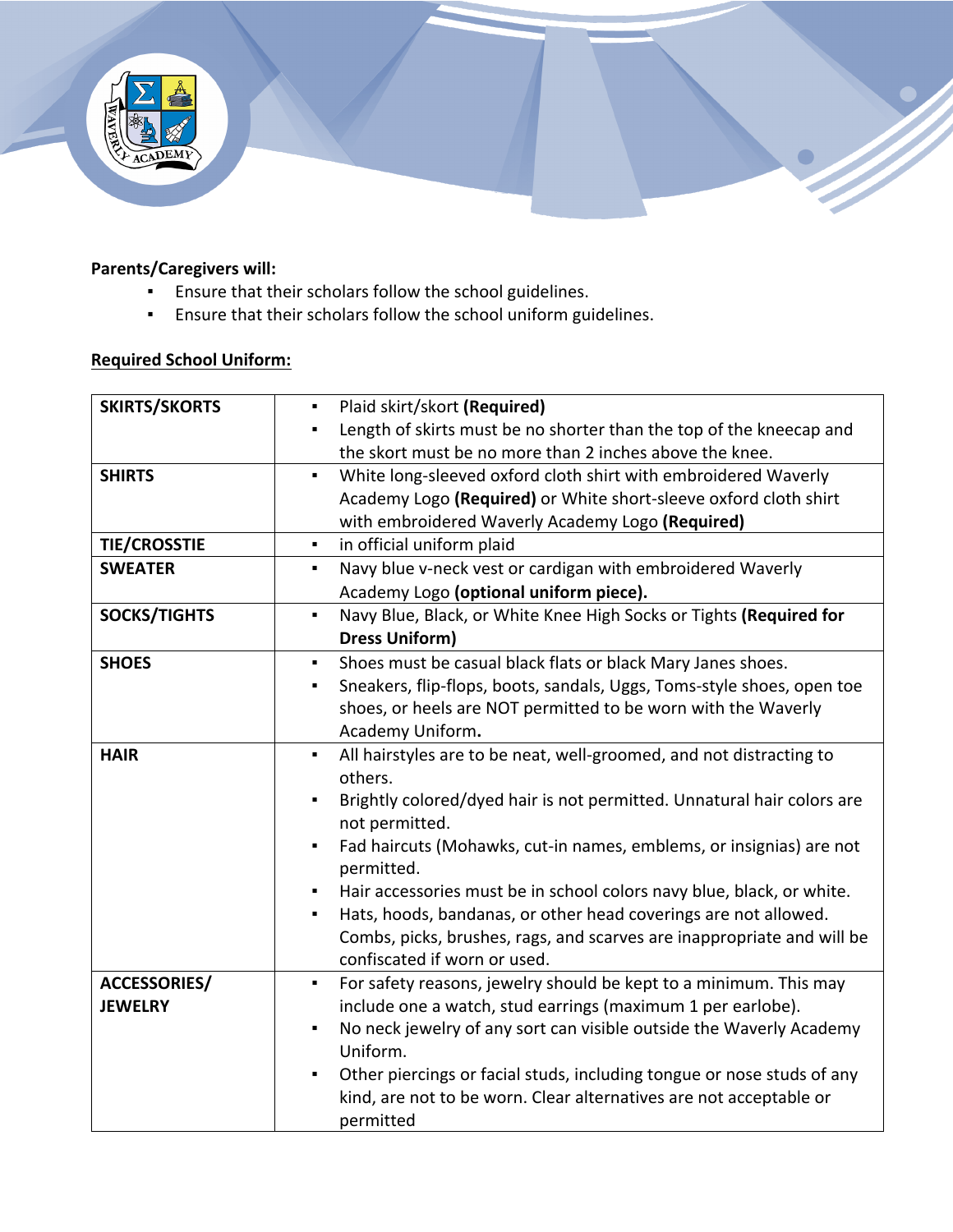

|                    | Tattoos (including temporary ones), body paints, hair glitter or body<br>glitter are not permitted<br>Scholars may wear accessories on designated accessory days<br>$\blacksquare$<br>scheduled by Administration/School Officials                    |
|--------------------|-------------------------------------------------------------------------------------------------------------------------------------------------------------------------------------------------------------------------------------------------------|
| <b>MAKEUP</b>      | Makeup must not be a distraction to the school environment and will<br>be handled on a case by case basis at the school's discretion.                                                                                                                 |
| <b>P.E UNIFORM</b> | Waverly Academy logo shirt (purchased through the school)<br>Black or navy blue mesh shorts (Basketball Shorts), which are the<br>appropriate length. Black or navy sweatpants/shirts are permitted on<br>cold weather days.<br><b>Athletic Shoes</b> |

#### **Guidelines:**

Scholars must be in full uniform from the time they exit the car in the morning until they are in the car on the way home. Uniforms must be clean, ironed, in good condition, and worn as specified:

- Shirts and blouses must be tucked in at all times.
- Undergarments should not be visible under shirts or blouses.
- Tights or knee high socks should be free of rips or holes.
- Shorts worn underneath skirts should not be visible.
- **Only plain white t-shirts** may be worn under shirt but may not stick out.
- Outerwear/Coats
	- o **Coats may not be worn inside the school building during the school day**
	- o **Coats may be worn to school, but must be placed in the scholar's locker.**
	- o **Administration may make an exception if the building/classroom is unusually cold.**
- **NO LEGGINGS OR JEGGINGS**

The following articles of clothing may NOT be worn during the school day:

- Spandex or elastic shorts or pants worn as an outer garment
- Any coat or jacket intended to be an outer garment
- Any article of clothing which allows any undergarments to be exposed
- Hooded sweatshirts, head coverings (hats, scarves)
- Pants with any wording across the backside

#### **Accommodations**